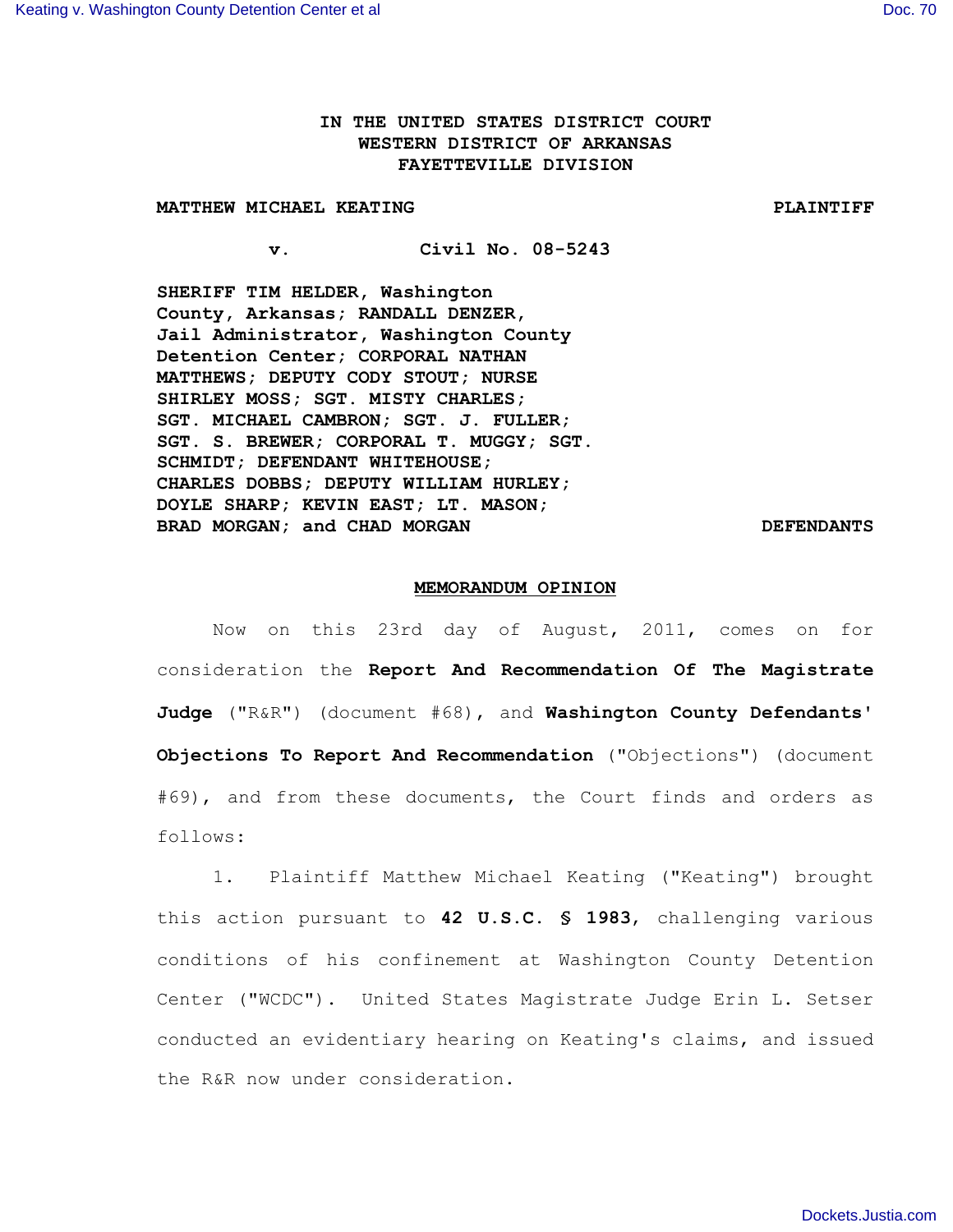2. The recommendations of Magistrate Judge Setser are as follows:

\* that Keating's claims against defendants Cody Stout, Shirley Moss, Misty Charles, Brandon Whitehouse, Charles Dobbs, Brad Morgan, Chad Morgan, Lori Schmidt Wilson, Deputy Hurley, Deputy Sharp, Deputy East, and Lieutenant Mason be dismissed;

\* that Keating's claims of unreasonable search, unconstitutional conditions of confinement, and interference with mail be dismissed; and

that Keating be awarded judgment on his due process claim in the amount of \$11.00 nominal damages, plus his \$350.00 filing fee, against defendants Sheriff Helder ("Helder") and Major Denzer ("Denzer") in their official capacities and against defendants Denzer, Corporal Matthews ("Matthews"), Sergeant Cambron ("Cambron"), Sergeant Fuller ("Fuller"), Sergeant Brewer ("Brewer"), and Corporal Muggy ("Muggy") in their individual capacities.

3. Helder, Denzer, Matthews, Cambron, Fuller, Brewer, and Muggy (collectively "Defendants") object to the recommendation that Keating receive judgment against them on his due process claim.

Defendants make two objections: first, that the due process violations found by Magistrate Judge Setser amount to nothing more than negligent conduct, which will not support a claim under **42**

-2-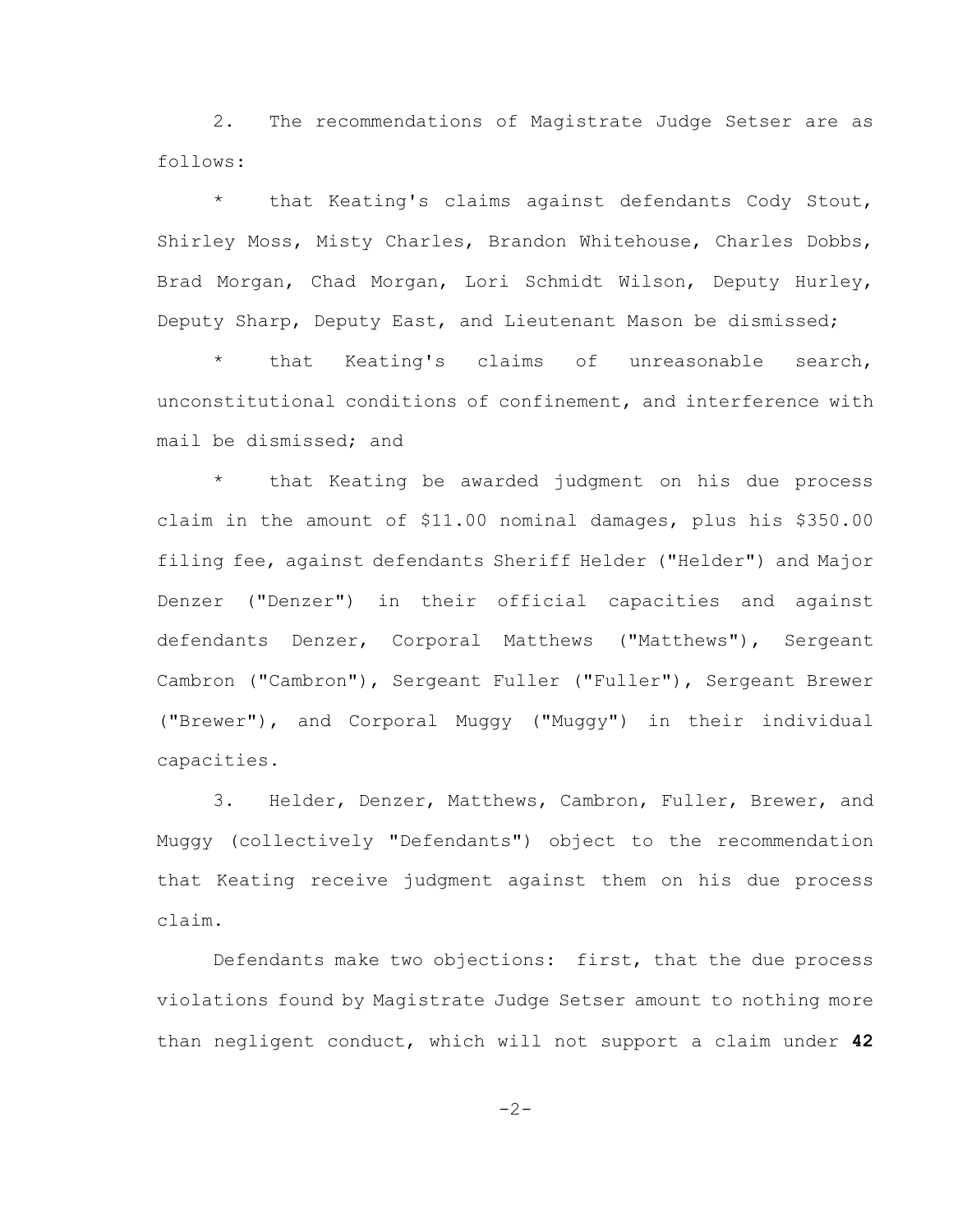**U.S.C. § 1983**, and second, that if Helder and Denzer are liable in their official capacities on a failure to train theory, the remaining Defendants cannot be liable on a deliberate indifference theory.

4. There is no dispute about the facts which emerged at the evidentiary hearing conducted by Magistrate Judge Setser, and the Court summarizes them here to form the background for its analysis of Defendants' objections:

\* WCDC has a written policy on inmate discipline (the "Policy"), which provides, in relevant part, as follows:

1.b. Officers shall inform the Jail Administrator in writing whenever disciplinary actions are taken. Incident reports shall include, the facts of the offense, the date and time, witness's names, and the officer's (s') actions....

1.f. All disciplinary actions shall be reviewed by the facility administrator and an informal hearing conducted in accordance with this section if the situation warrants....

6.a. Any disciplinary action taken by an officer against a detainee shall be reviewed by the shift supervisor. If the detainee wants to appeal, he/she shall appeal to the jail lieutenant. If the action(s) of the jail lieutenant are unsatisfactory to the detainee, he/she may appeal to the jail captain. If that appeal is not satisfactory to the detainee, an appeal my be taken to the Sheriff for review.

\* Keating was arrested on June 17, 2008, charged with "Possession of Drug Paraphernalia w/Intent to Manufacture (METH)" and Possession of a Controlled Substance, and booked into WCDC.

On June 24, 2008, Deputy Hurley learned that

-3-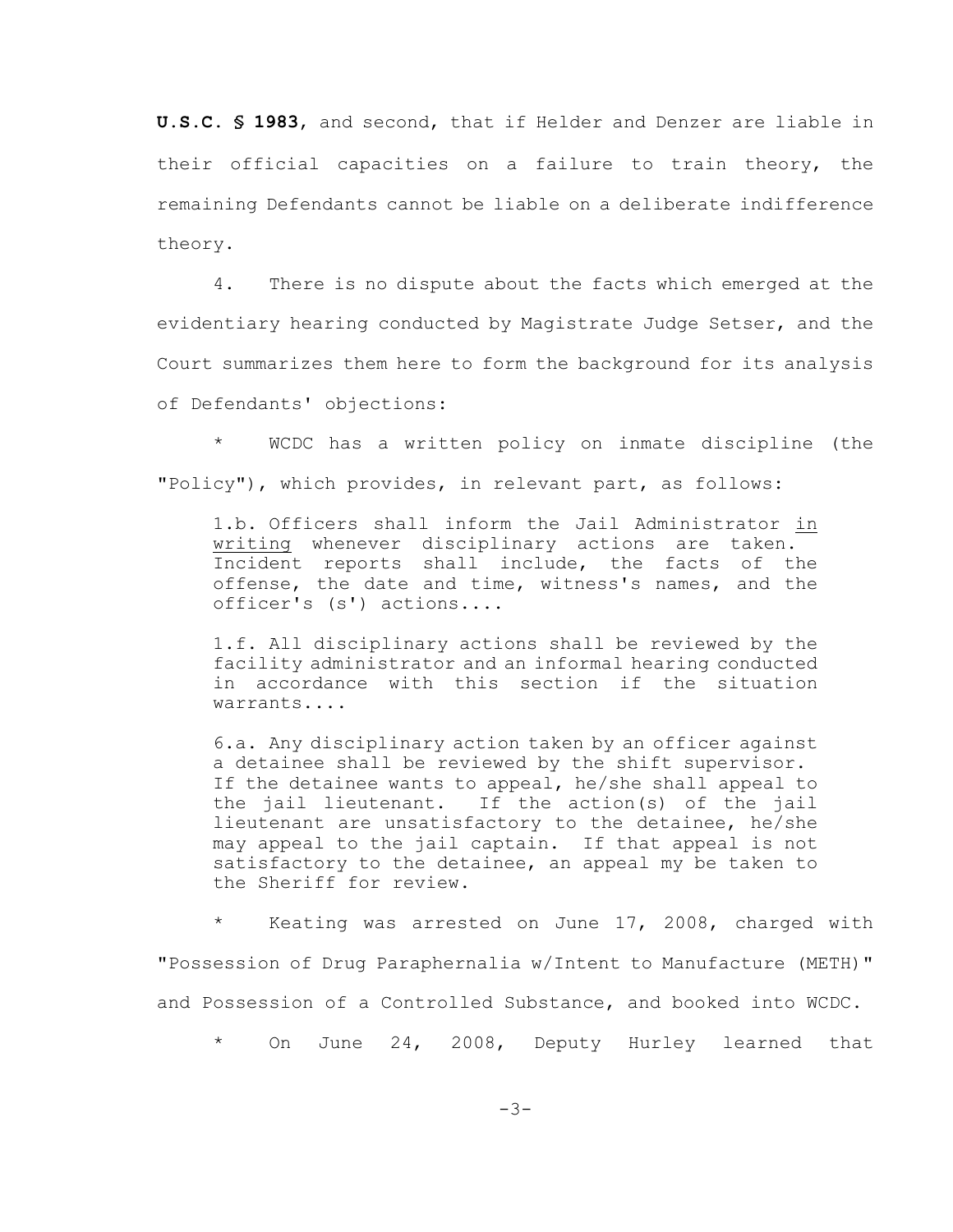methamphetamine was available in S-Block of WCDC, where Keating was a pre-trial detainee. Several inmates implicated Keating as the supplier, saying that he concealed the drug in his rectum and also received it through the mail. Keating was sent to the hospital, where an x-ray and an enema failed to reveal any drugs concealed in his rectum.

\* Immediately after Keating's return from the hospital, Captain Osburn authorized locking him down<sup>1</sup> for ten days for "Introducing Contraband in a Controlled Facility."

\* Keating's cell was searched, and several greeting cards he had received in the mail were seized. Lieutenant Mason ("Mason") and Detective Hulsey ("Hulsey") wrote incident reports indicating that a drug-sniffing dog alerted on the cards, and that paper shavings from one tested positive for the presence of methamphetamine. The weight to be given to both the testimony and the reports of Mason and Hulsey is considerably diminished by the fact that the reports did not turn up until the day of the evidentiary hearing.

\* On June 25, 2008, Matthews wrote up the Disciplinary Report of the previous day's incident, even though Matthews had no personal knowledge about it. Matthews' report does not include the facts of the offense, the date and time it supposedly

<sup>&</sup>lt;sup>1</sup>Lockdown involves confinement to a cell 23 hours a day, and loss of commissary and visitation privileges and reading and writing materials.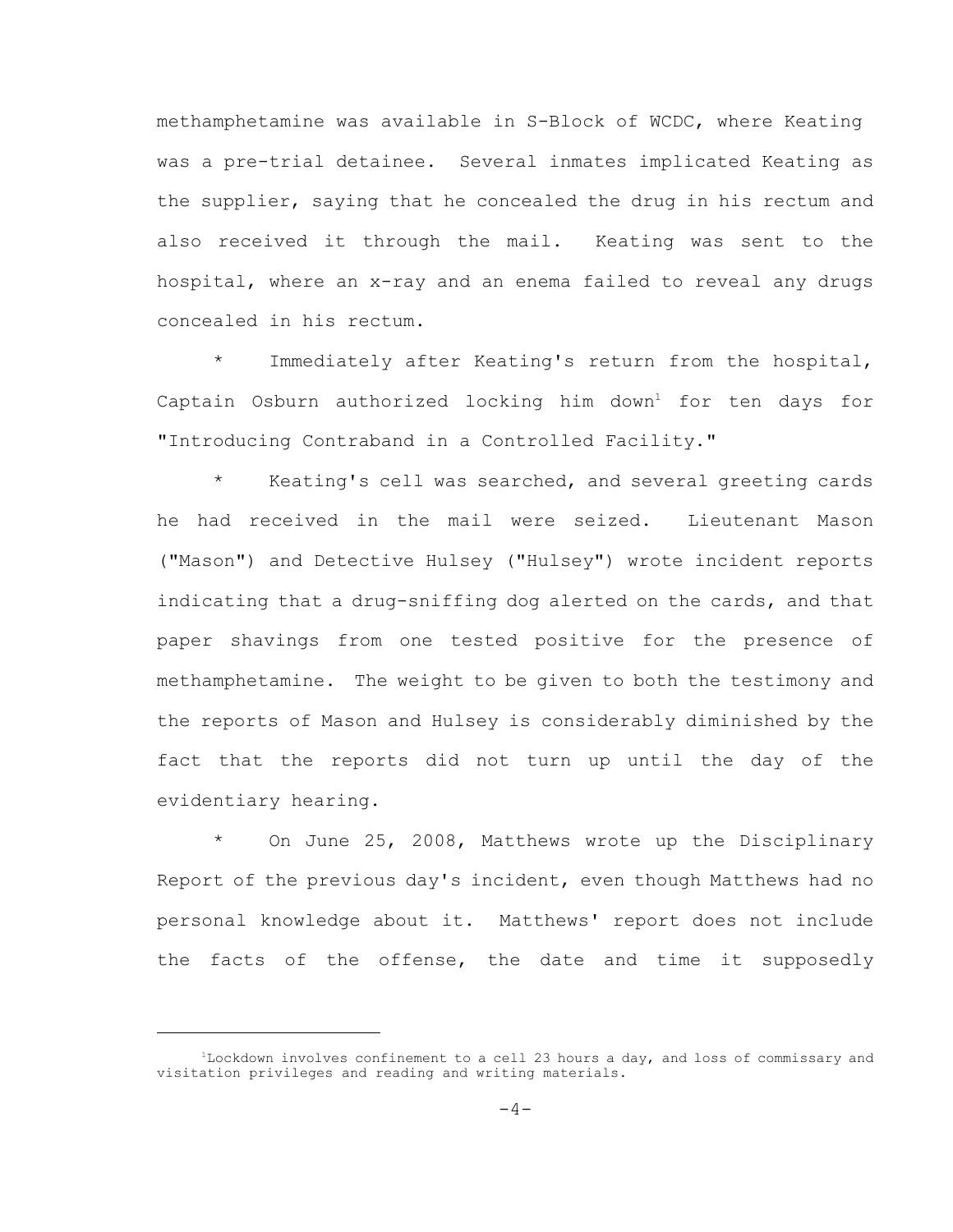occurred, or the names of witnesses<sup>2</sup>. In fact, the Disciplinary Report does not find Keating guilty of any misconduct. Instead, it states that there is "suspicion" of Keating "introducing a controlled substance into the facility," and an "ongoing investigation." It recommends that Keating be locked down for ten days "until further notified."

\* Matthews did not give Keating a copy of the Disciplinary Report.

\* Cambron, the Shift Supervisor, signed off on Matthews' report, despite its obvious failure to comply with the Policy.

Although the Disciplinary Report had a box checked indicating that Keating had been "notified of the right to file a disciplinary appeal in writing to the Disciplinary Review Board," Matthews did not recall telling Keating of his right to appeal, and Keating testified that he was not aware of any such right.

No copy of Matthew's report was provided to Denzer, the Jail Administrator. Denzer received a copy of Hurley's Incident Report, but he did not receive even this until "a day or two after the incident." Denzer did nothing to ensure that the Policy was followed or that Keating received due process in connection with the lockdown.

The Disciplinary Review Board, which consisted of

 $^{2}$ Coty Stout signed the Disciplinary Report in the line for "Witness Signature." It does not appear, however, that Stout was a witness to anything other than the report itself.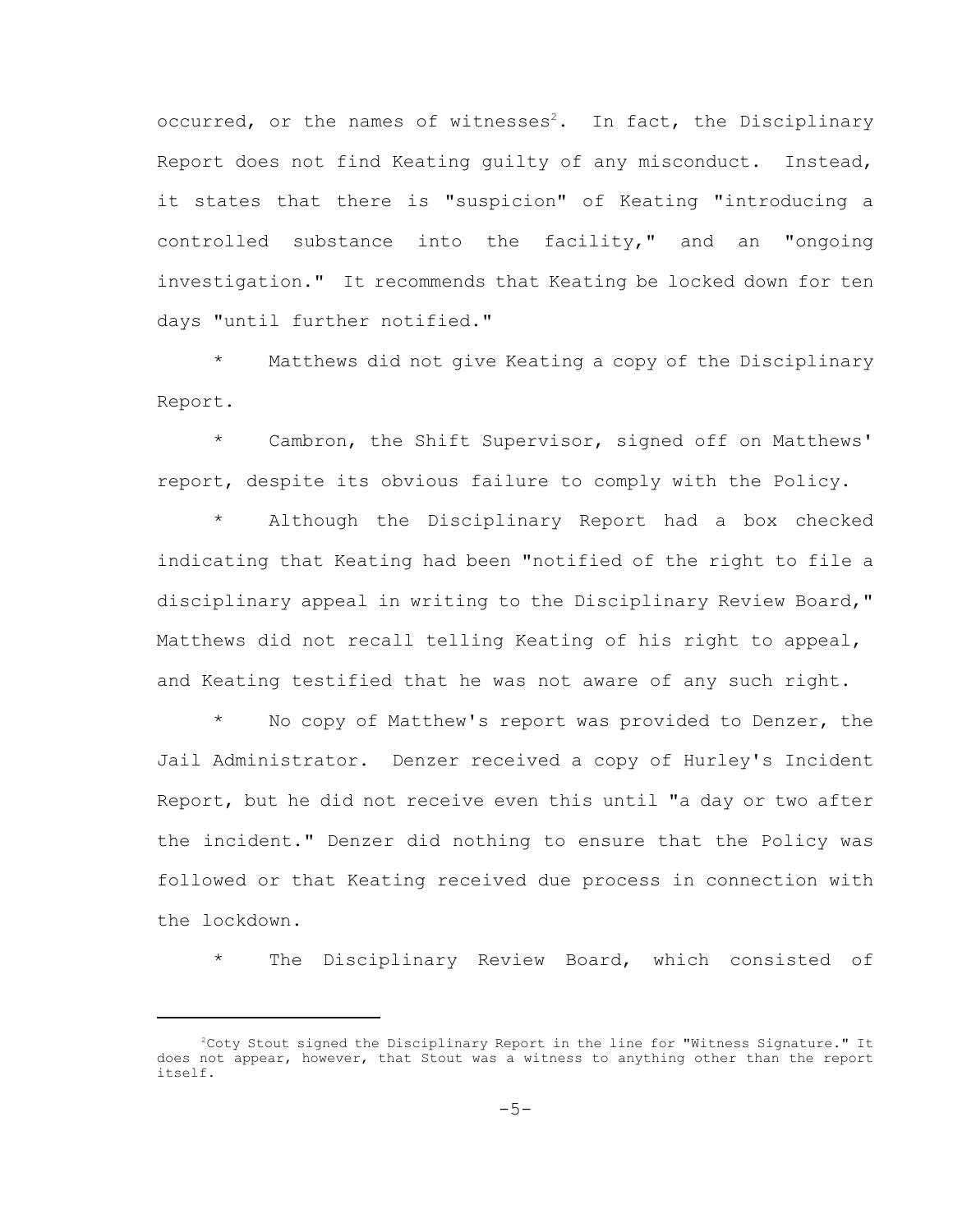Fuller, Brewer, and Muggy, did not review Keating's disciplinary lockdown until June 29, five days after he was locked down. According to Denzer, this type of delay was routine.

\* The Disciplinary Review Board agreed with the recommended ten days' lockdown. Its members were not informed that no methamphetamine was found on Keating at the hospital. They were told that drug residue was found on some of Keating's mail, but had no documentation to that effect. Fuller acknowledged that the Disciplinary Review Board did not conduct a thorough investigation.

Denzer testified that the written disciplinary Policy did not accurately reflect actual disciplinary practice at WCDC. He also conceded that there was insufficient information to lock Keating down, and that it was a mistake for the Disciplinary Review Board to fail to review the lockdown for six days.

5. In light of the foregoing, the Court turns to Defendants' objection that the due process violations found by the Magistrate Judge amount to nothing more than negligent conduct, which will not support a claim under **42 U.S.C. § 1983**.

**Section 1983** provides for civil liability against a person acting under color of state law who deprives a citizen of any constitutional right. "A § 1983 plaintiff must prove (1) the violation of a constitutional right, (2) committed by a state

$$
-6-
$$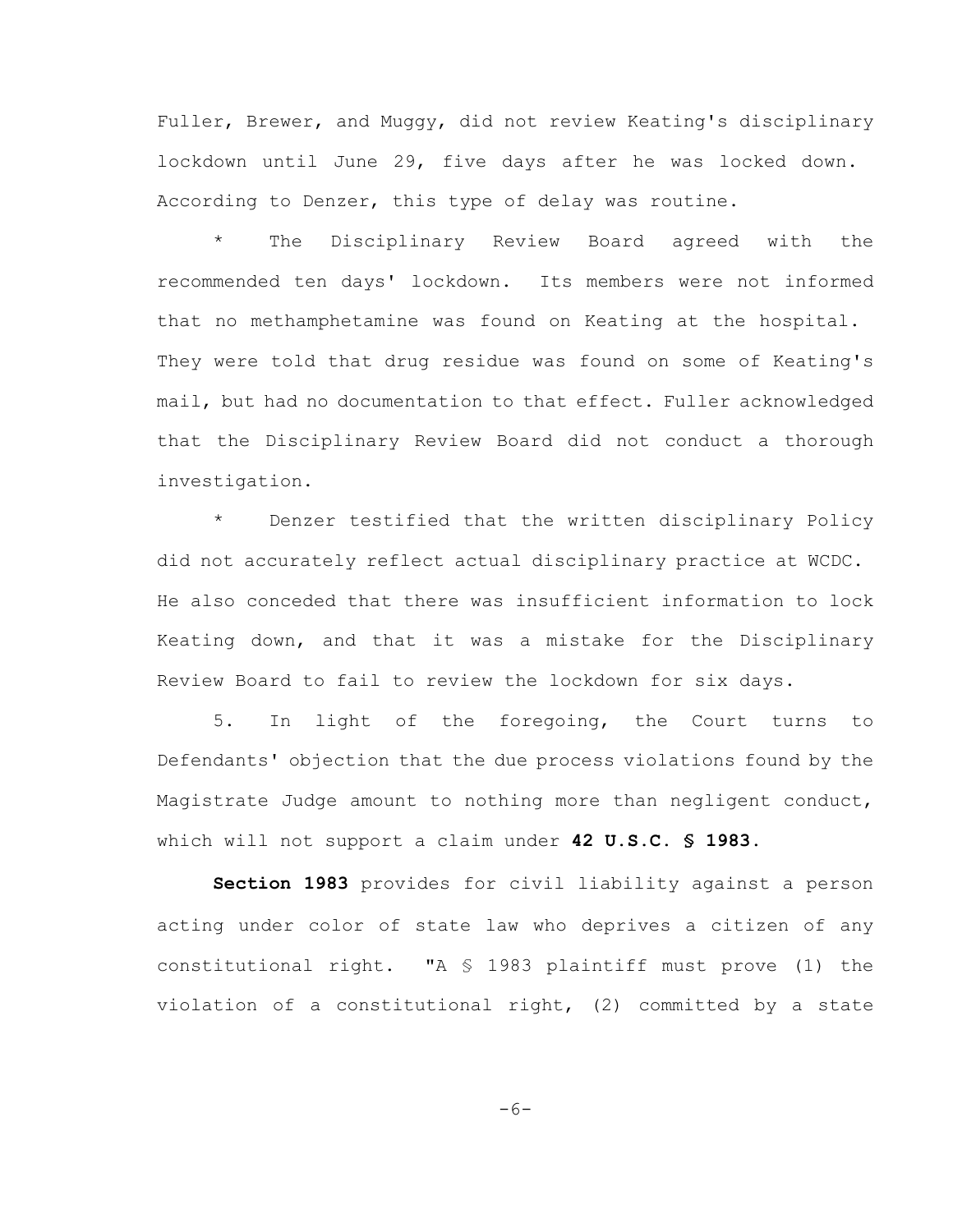actor<sup>3</sup>, (3) who acted with the requisite culpability and causation to violate the constitutional right." **Hart v. City of Little**

## **Rock, 432 F.3d 801, 804 (8th Cir. 2005)**.

6. Defendants do not dispute that Keating was deprived of due process in connection with his disciplinary lockdown. Under the Due Process Clause of the Fourteenth Amendment, a state pretrial detainee such as Keating cannot be punished for a disciplinary infraction without due process of law. The minimum requirements of due process in this context have been outlined as follows:

In a prison disciplinary proceeding, the prisoner must receive: (1) advance written notice of the disciplinary charges; (2) an opportunity, consistent with correctional goals and safety, to call witnesses and present a defense; and (3) a written statement of the evidence relied upon by the fact finder and the reasons for the disciplinary action. The written notice must be adequate to enable the accused prisoner to marshal the facts and prepare a defense.

**Dible v. Scholl, 506 F.3d 1106, 1110 (8th Cir. 2007)** (internal

citations and quotation marks omitted). See also **Hartsfield v.**

**Nichols, 511 F.3d 826, 830 (8th Cir. 2004)**, summarizing the

requirements set out by the Supreme Court in **Wolff v. McDonnell,**

**418 U.S. 539 (1974)**:

...written notice of the charges; a brief period ... to prepare; a written statement of the evidence relied on and reasons for the disciplinary action; and the ability for the inmate to call witnesses and present documentary evidence.

<sup>&</sup>lt;sup>3</sup>There is no dispute that the Defendants acted under color of state law.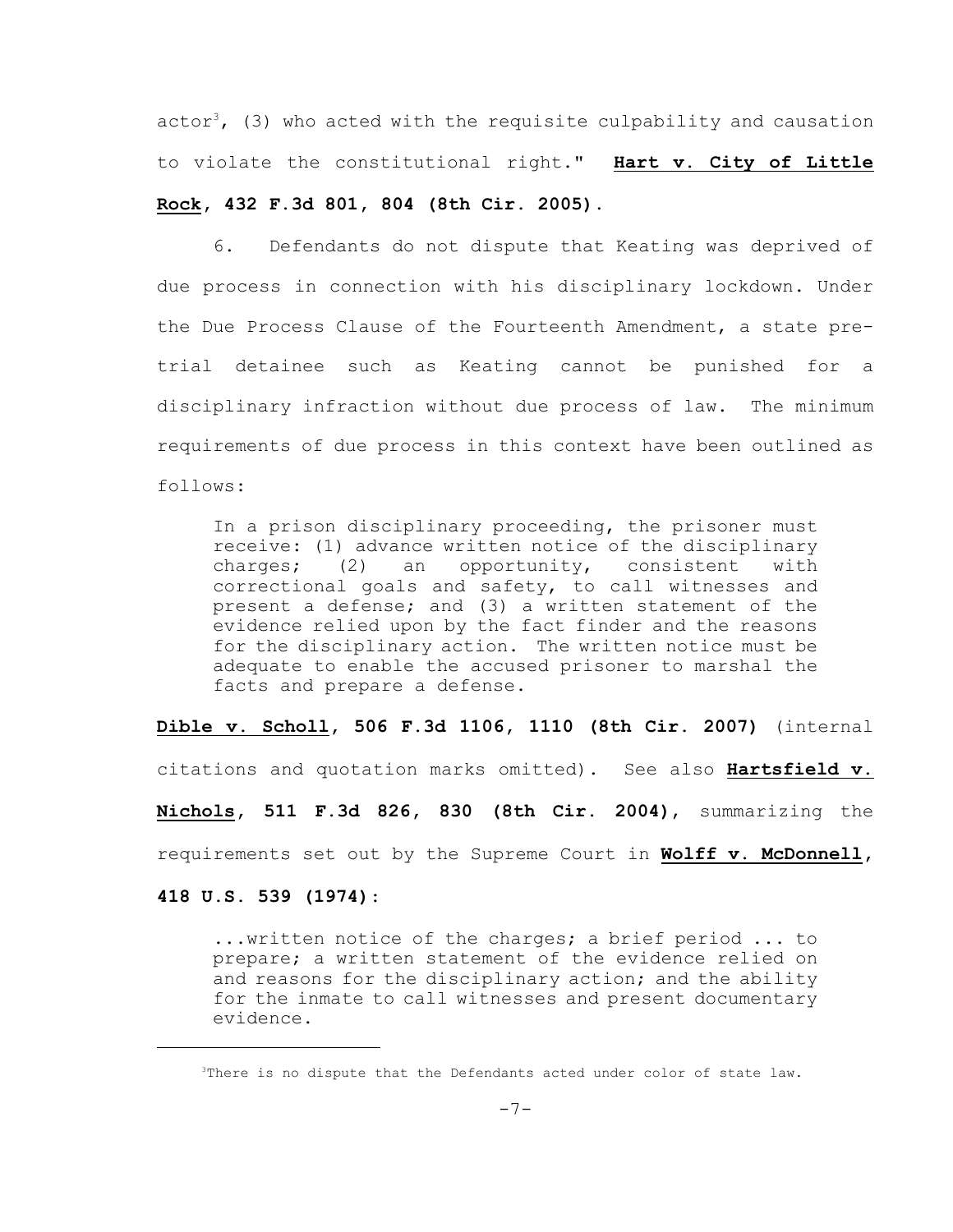**511 F.3d at 830** (internal quotation marks omitted).

Keating did not receive written notice of the charges against him, the evidence against him with respect to them, or the reasons for his punishment. He also was not given an opportunity to defend himself and, in fact, was punished without having been found guilty of an infraction. As Matthews' Disciplinary Report stated, Keating was locked down on nothing more than "suspicion" and an "ongoing investigation." These actions violated Keating's constitutional rights. A pre-trial detainee "may not be punished prior to an adjudication of guilt in accordance with due process of law." **Bell v. Wolfish, 441 U.S. 520 (1979)**.

7. The accepted standard for "requisite culpability" under **§ 1983** is not negligence, but deliberate indifference, which is established only if there is actual knowledge of a substantial risk of constitutional violation and a defendant disregarded that risk by intentionally failing or refusing to take reasonable measures to deal with the problem. **Daniels v. Williams, 474 U.S. 327 (1986); Szabla v. City of Brooklyn Park, Minnesota, 486 F.3d 385, 398 (8th Cir. 2007)**.

Deliberate indifference is something more than negligence but less than actual intent to harm. It requires showing that a defendant was aware of facts from which the inference could be drawn that there was a risk of constitutional violation, and that he actually drew the inference. **Farmer v. Brennan, 511 U.S. 825,**

-8-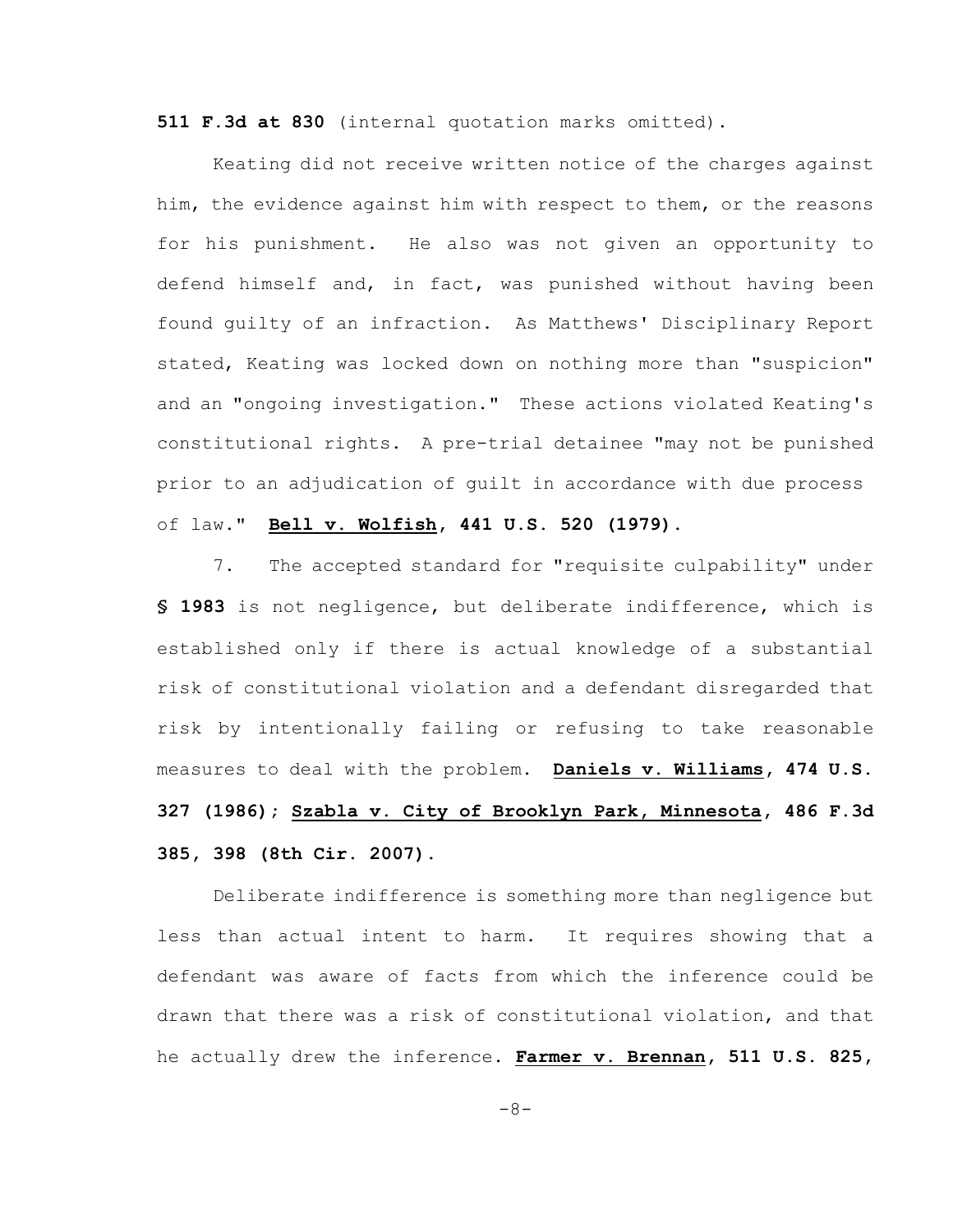**837 (1994)**. "Whether a prison official had the requisite knowledge of a substantial risk is a question of fact subject to demonstration in the usual ways, including inference from circumstantial evidence, . . . and a factfinder may conclude that a prison official knew of a substantial risk from the very fact that the risk was obvious." *Id.* **at 842**.

The Court notes the following facts which are essentially undisputed:

\* Denzer knew that the written disciplinary Policy did not reflect actual disciplinary practices at WCDC. Denzer also knew that Keating was being disciplined, but did not recall seeing the Disciplinary Report that the Policy required him to receive.

\* Matthews wrote a Disciplinary Report that omitted facts, date, time, and witnesses, in direct violation of the Policy, and recommended that Keating be punished without any finding of guilt.

Cambron signed off on the Disciplinary Report despite its obvious failure to comply with WCDC policy, and despite its recommendation that Keating be punished without any finding of guilt.

\* Fuller, Brewer, and Muggy agreed with the recommended punishment, even though they had no evidence of guilt other than being told that drug residue was found on some of Keating's mail. This, of course, could have been the result of a contaminated correspondent rather than drugs being placed in the cards.

 $-9-$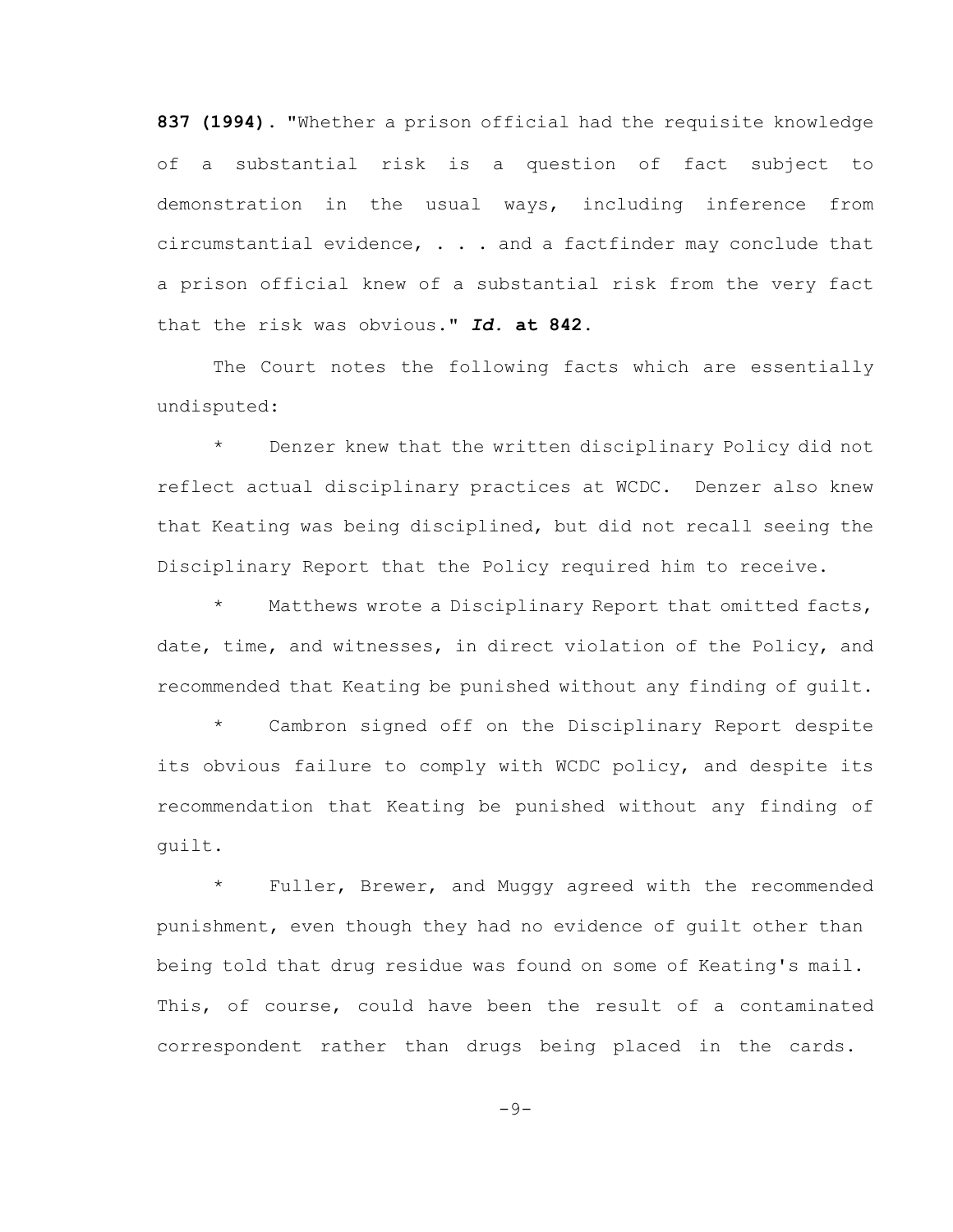Fuller, Brewer, and Muggy did not do a thorough investigation.

The Court finds the circumstantial evidence convincing on the issue of whether Denzer, Matthews, Cambron, Fuller, Brewer, and Muggy knew that Keating's due process rights either would be, or were being, violated in connection with the lockdown. Denzer knew his staff was not following WCDC Policy, and his staff punished a pre-trial detainee without any underlying finding of guilt, in violation of specific written Policy of their employer.

This conduct is more than negligence. In the Court's view it satisfies the deliberate indifference standard of culpability. Defendants' first objection will, therefore, be overruled.

8. Defendants also contend that if Helder and Denzer are liable in their official capacities on a failure to train theory, the remaining Defendants cannot be liable on a deliberate indifference theory. Without citing any authority, Defendants simply argue that "it would be logically and legally inconsistent to concurrently hold that the individual officers, without being trained, actually knew of the risk of a deprivation."

The Court does not agree. "A prison official may be held liable to a detainee if  $\ldots$  . his failure to train or supervise the offending actor caused the violation." **Kahle v. Leonard, 477 F.3d 544, 550 (8th Cir. 2007)**. Denzer admitted that WCDC did not follow the Policy, and the facts reflect that it was not being followed. Denzer, as Jail Administrator, and Helder, as Sheriff,

 $-10-$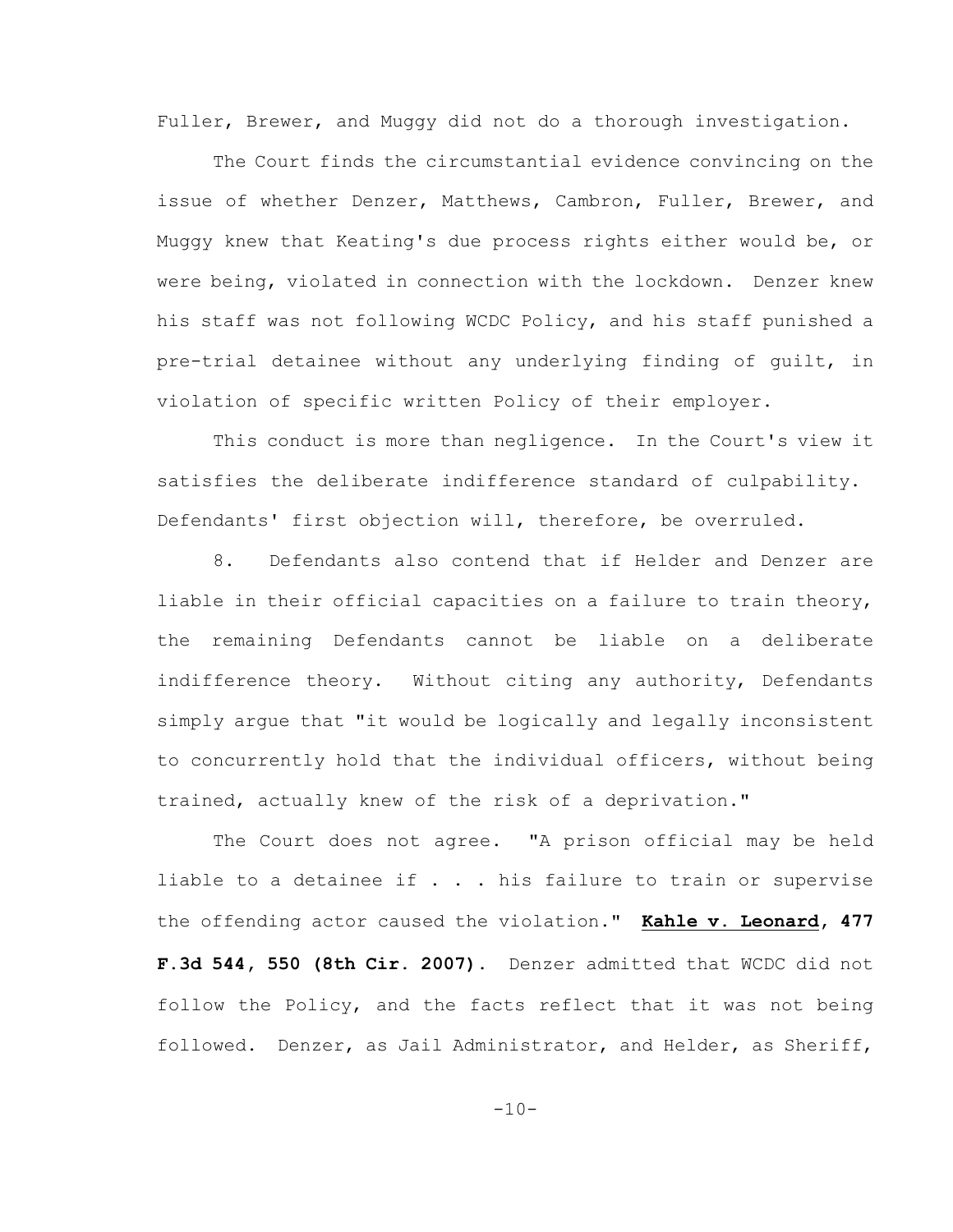were responsible for "managing the . . . operation of their . . . facilit[y] in compliance with the laws and  $\ldots$  within the requirements of the United States Constitution." **A.C.A. § 12-41- 503(a)**. The Court concludes, therefore, that Helder and Denzer are liable in their official capacities for failing to train their subordinates to follow the Policy.

It does not necessarily follow from the foregoing finding, however, that Matthews, Cambron, Fuller, Brewer, and Muggy were ignorant of the Policy. The Policy is included in the official Washington County Detention Center Policy Manual, and it is reasonable to infer that employees are aware of what is in their employer's official policy manual.

The training issue here is not failure to inform the employees that the Policy existed, but failure to train them that they were expected to follow it. More is encompassed in the notion of "training" than simply making one's employees aware of a policy -- it is incumbent upon superiors to train their subordinates that written policies are not mere window dressing - they are institutional practices the employees are expected to follow. Were the law otherwise, the mere placing of an acceptable policy on the books would insulate Washington County from liability.

For these reasons, the Court sees no inconsistency in a finding that Helder and Denzer -- in their official capacities as

-11-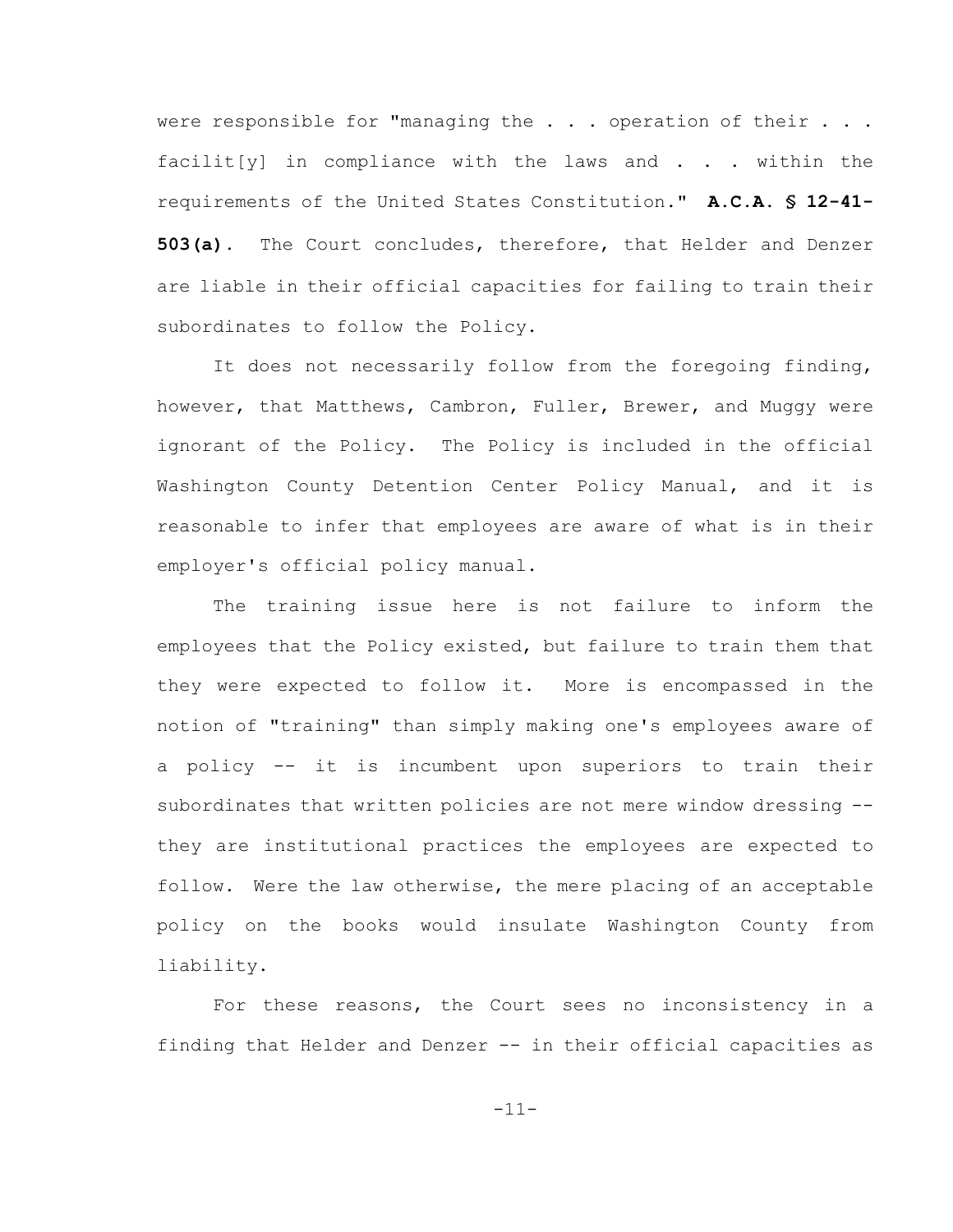Sheriff and Jail Administrator respectively -- are liable to Keating for failure to train their subordinates to provide due process in a disciplinary context, and a finding that those subordinates were deliberately indifferent to the risk that Keating's right to due process would be violated. Defendants' second objection will, therefore, be overruled.

**IT IS THEREFORE ORDERED** that **Washington County Defendants' Objections To Report And Recommendation** (document #69) are **overruled.**

**IT IS FURTHER ORDERED** that the **Report And Recommendation Of The Magistrate Judge** (document #68) is **adopted** *in toto***.**

**IT IS FURTHER ORDERED** that Matthew Michael Keating's claims against Cody Stout, Shirley Moss, Misty Charles, Brandon Whitehouse, Charles Dobbs, Brad Morgan, Chad Morgan, Lori Schmidt Wilson, Deputy Hurley, Deputy Sharp, Deputy East, and Lieutenant Mason are **dismissed.**

**IT IS FURTHER ORDERED** that Matthew Michael Keating's claims of unreasonable search, unconstitutional conditions of confinement, and interference with mail are **dismissed.**

**IT IS FURTHER ORDERED** that plaintiff Matthew Michael Keating be awarded judgment -- to be entered by separate document in accordance with **F.R.C.P. 58(a)** -- in the sum of \$11.00, plus his costs in the amount of \$350.00, jointly and severally from defendants Tim Helder, Sheriff of Washington County, Arkansas and

-12-